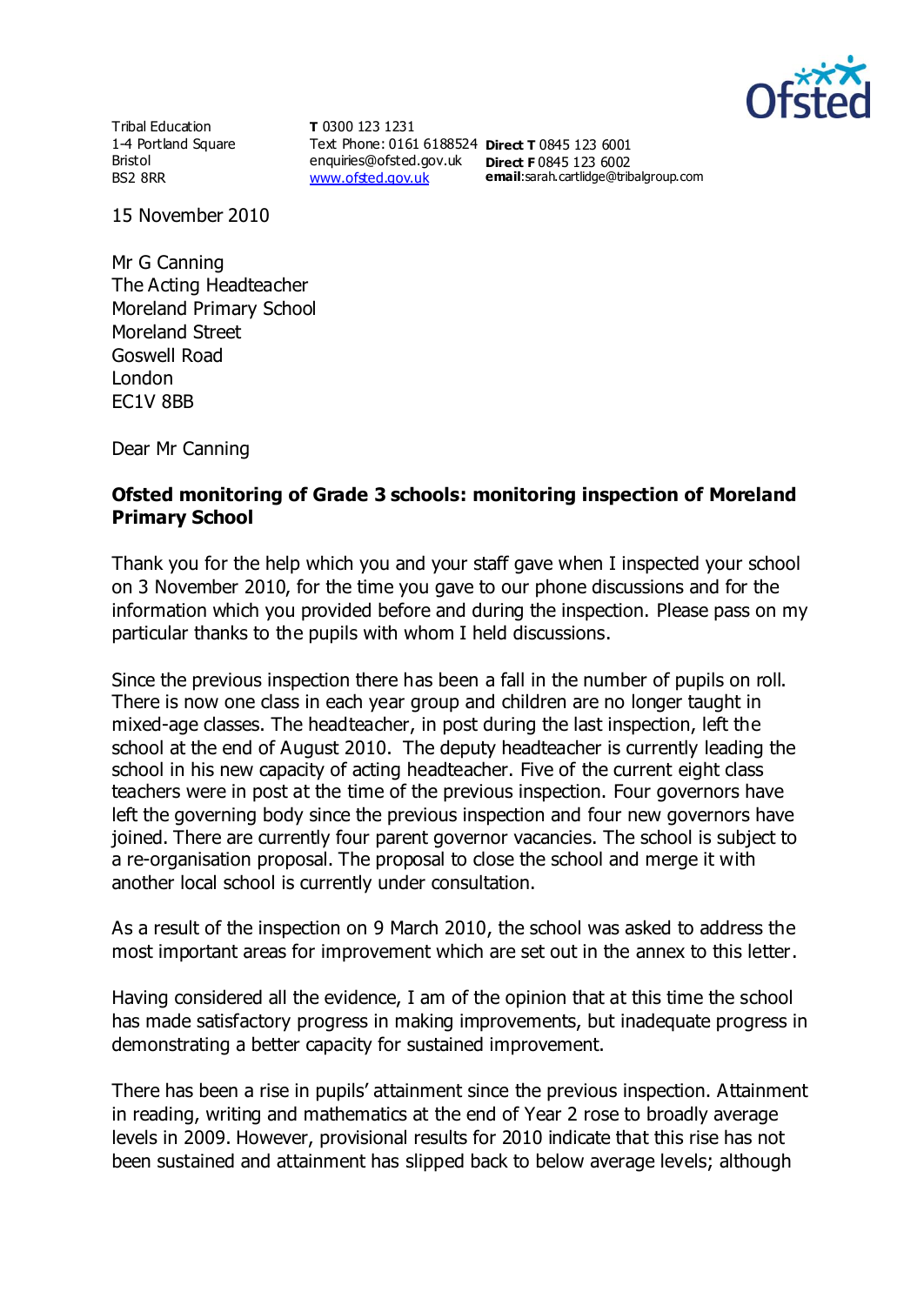

still slightly above those seen at the time of the last inspection. There has been a slow but steady improvement in attainment at the end of Year 6. Attainment has risen more securely in English and science than it has in mathematics. Provisional results for 2010 indicate that the percentage of pupils attaining the nationally expected Level 4 in both English and mathematics rose encouragingly. However, attainment remains well below the national average and school leaders are fully aware of the need to accelerate the rise in pupils' attainment.

The quality of teaching in the school is broadly similar to that seen at the time of the last inspection. Although some of the teaching is good too much remains satisfactory in order for pupils to make consistently good progress across all year groups. Pupils' progress is strongest in Years 2 and 6. The progress made by pupils in Year 6 is enhanced by some very effective intervention programmes and these are helping to raise attainment by the end of the key stage. There are good relationships between staff and pupils in lessons and pupils willingly becoming involved in the tasks and activities set for them. Where teaching has the greatest impact on learning, the planned work meets the needs of all pupils well and quickly engages their interest. Pupils understand what they are required to do and lessons proceed at a good pace. In the less successful lessons teachers do not make effective use of assessment data to plan activities that meet the needs of all pupils. Teachers often talk for too long, which slows the pace of learning, and questioning is not always used effectively to check the rate at which pupils are learning. Senior leaders monitor teaching well and are aware of where improvements need to be made.

The monitoring and evaluation role of subject leaders has been satisfactorily developed. Assessment of pupils' attainment in English and mathematics is being developed well and assessments are becoming more accurate and reliable due to improved moderation procedures. Good plans are in place to improve assessment practice in science. A new central electronic system to track the progress of pupils has been established since the previous inspection and this is enabling subject leaders in English and mathematics to identify underachieving pupils and provide them with appropriate support. This system has not yet been extended to include science.

The school monitors attendance well and has a range of sensible intervention strategies in place, such as calling parents and carers on the first day of a pupils' absence. The home school liaison worker also meets with parents and carers to promote good attendance and notes are put in newsletters to remind parents and carers of the importance of pupils attending regularly. These actions have had some impact and the overall attendance figure for the school rose last year and punctuality is improving. However, attendance remains well below the national average. Although some effective work has been undertaken to improve attendance, systems for celebrating and rewarding good attendance are insufficiently developed.

Continued turbulence in the senior leadership of the school has affected its ability to develop and demonstrate a better capacity for sustained improvement. However, the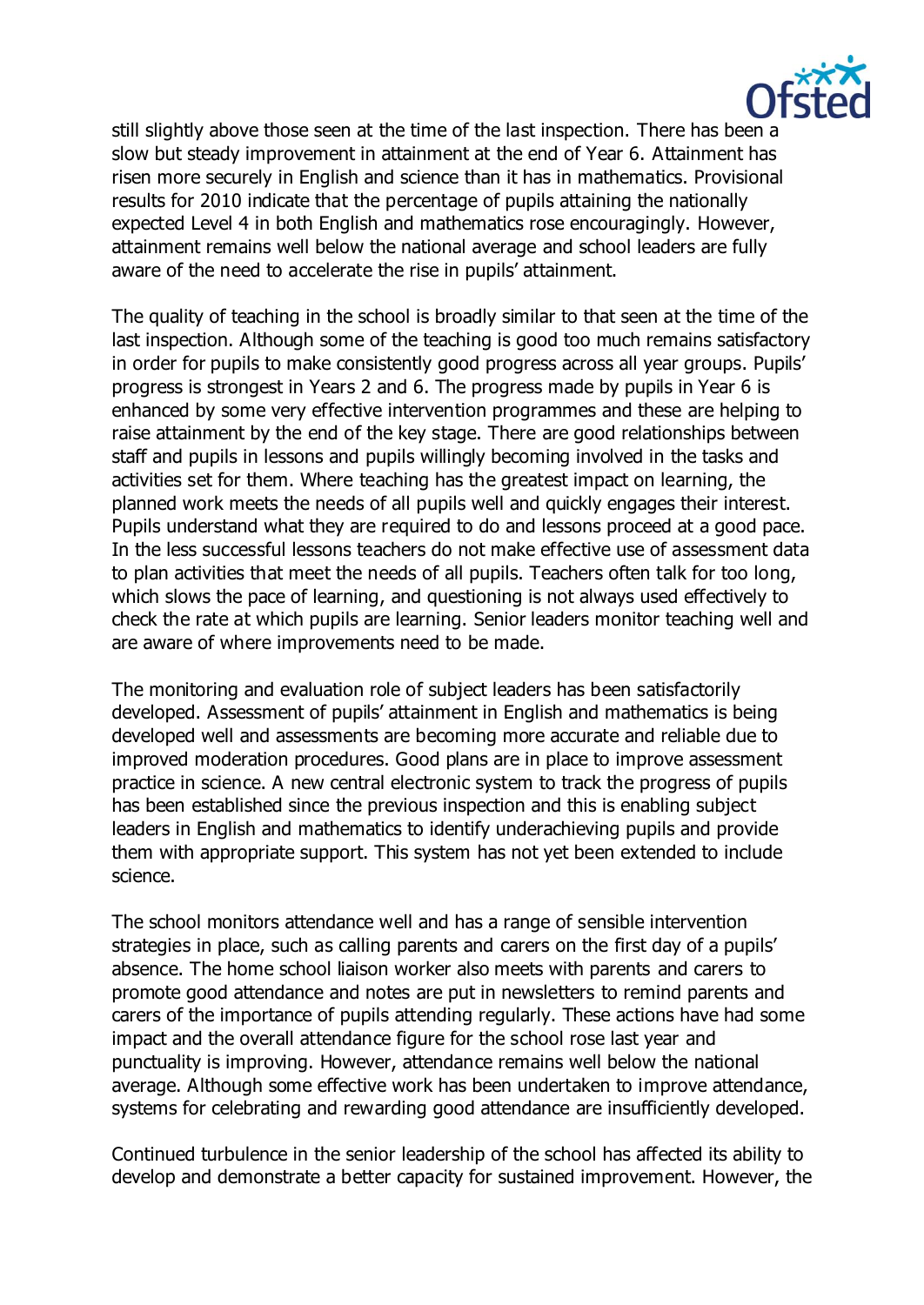

acting headteacher has taken some sensible and robust actions to drive improvement since taking up post in September and good plans are in place to strengthen the senior leadership team with the appointment of a new associate deputy headteacher. A well-written school improvement plan was in place for last academic year. This plan has been evaluated, but only a partially updated plan is in place for this academic year. An improvement plan that covers all the issues raised by the previous inspection is not currently in place. The school has received a broad range of local authority support since the last inspection. This support has been well targeted at areas in need or improvement. For example, support has been provided for teaching, assessment and leadership and management. This necessary support has had some impact in driving improvement.

I hope that you have found the inspection helpful in promoting improvement in your school. This letter will be posted on the Ofsted website.

Yours sincerely

Peter Sanderson **Her Majesty's Inspector**